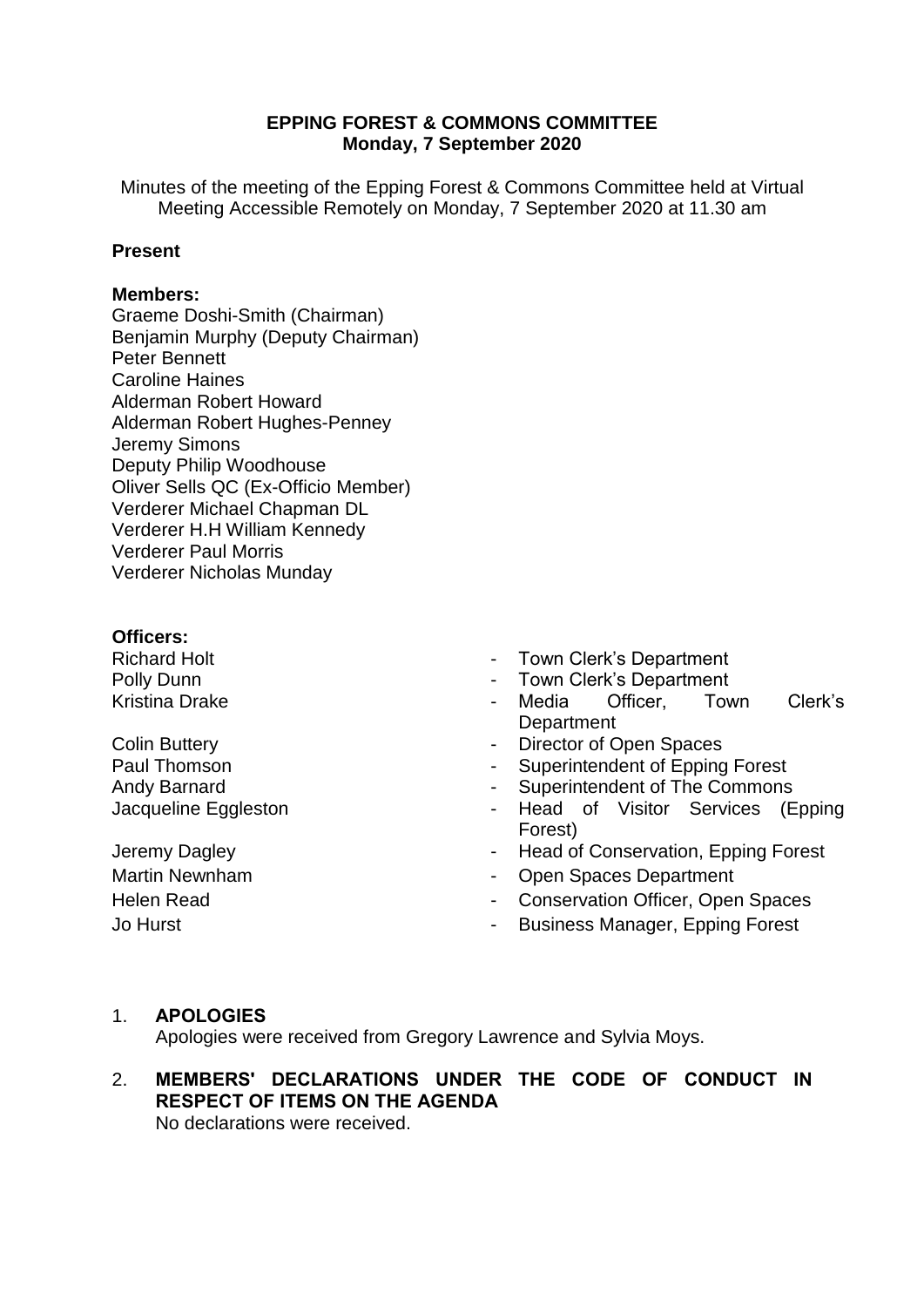# 3. **ORDER OF THE COURT OF COMMON COUNCIL**

The Committee received the Order of the Court of Common Council dated 16 July 2020 appointing the Committee and setting its Terms of Reference. The Town Clerk noted the change to include the newly elected Verderers.

A member of the Committee commented that the Committee's Terms of Reference was not constitutional. The Town Clerk replied that the Comptroller would be informed of this concern.

**RESOLVED**- That the Epping Forest and Commons Committee Order of the Court of Common Council be noted.

# 4. **ELECTION OF CHAIRMAN**

The Committee proceeded to elect a Chairman in accordance with Standing Order No. 29. The Town Clerk informed that Graeme Doshi-Smith, being the only Member expressing their willingness to serve, was duly elected Chairman of the Epping Forest and Commons Committee for the ensuing year and took the Chair for the remainder of the meeting.

**RESOLVED**- That Graeme Doshi-Smith be elected Chairman of the Epping Forest and Commons Committee for the ensuing year.

# 5. **ELECTION OF DEPUTY CHAIRMAN**

The Committee proceeded to elect a Deputy Chairman in accordance with Standing Order No. 30. The Town Clerk informed that Benjamin Murphy, being the only Member expressing their willingness to serve, was duly elected Deputy Chairman of the Epping Forest and Commons Committee for the ensuing year and took the Chair for the remainder of the meeting

**RESOLVED**- That Benjamin Murphy be elected Deputy Chairman of the Epping Forest and Commons Committee for the ensuing year.

### 6. **MINUTES**

The Committee considered the draft public minutes and non-public summary of the last meeting of the Epping Forest and Commons Committee held on the 6th of July 2020.

**RESOLVED**- That the public minutes and non-public summary of the Epping Forest and Commons Committee held on the  $6<sub>th</sub>$  of July 2020 be approved as an accurate record.

### 7. **2019/20 COMMITTEE APPOINTMENTS**

The Committee considered a report of the Town Clerk, inviting Members to make their appointments to various Consultative Committees and Groups for 2020/21.

The Committee agreed that the Consultative Committees and Groups would continue with their membership for the previous year with Verderers elected in January appointed in the place of previously elected Verderers. The Director of Open Spaces explained that that Epping Forest Joint Consultative Committee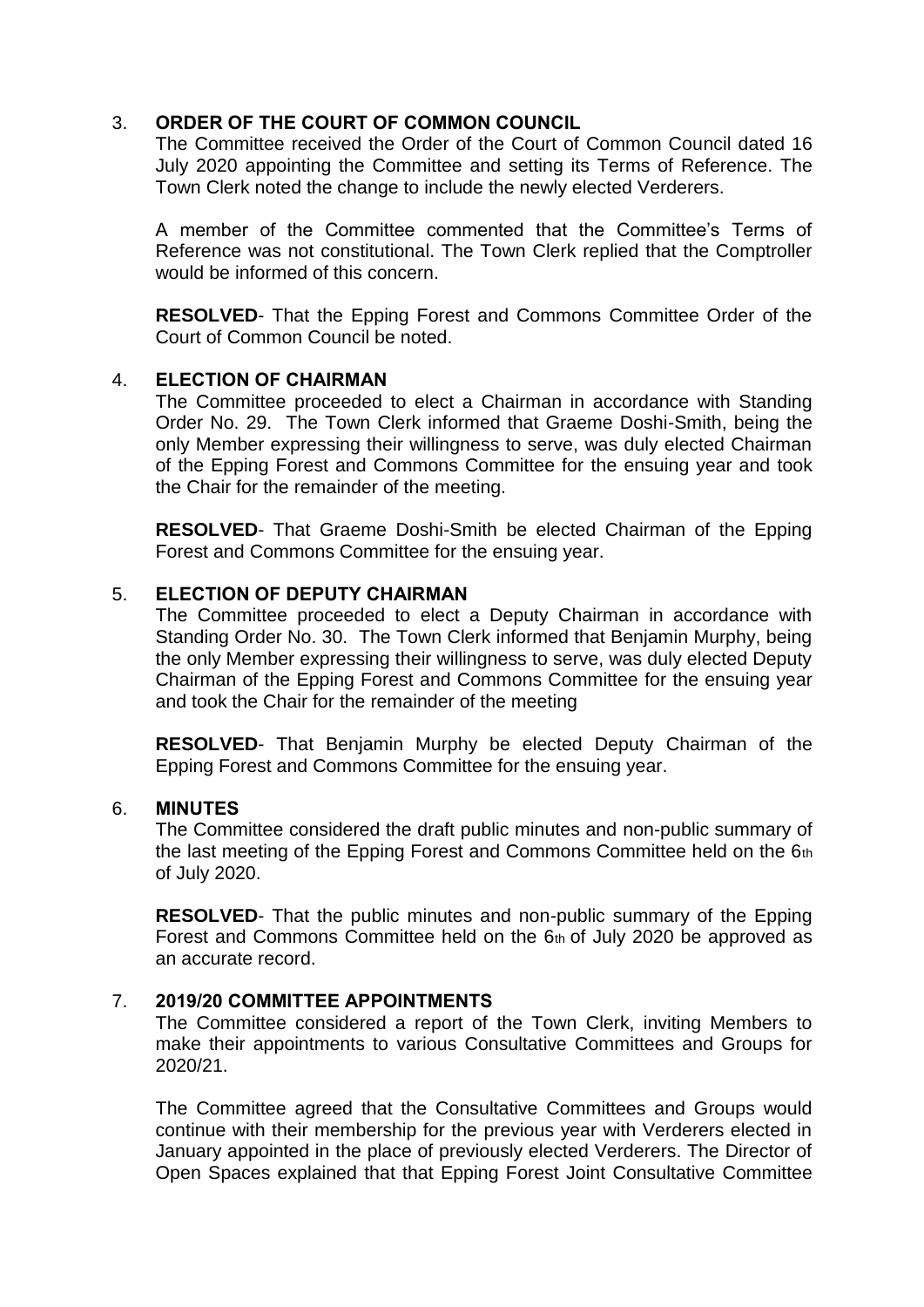was oversubscribed with relation to the agreement with the Forest Skills Centre and that only three Members should be appointed to the Committee.

The Town Clerk informed the Committee that two Members had stated their interest to be appointed as the local observer on the Open Spaces & City Gardens Committee and therefore the Committee would move to vote on this appointment. A vote on this appointment was conducted with nine votes in favour of Deputy Phillip Woodhouse and three in favour of Jeremy Simons. Deputy Phillip Woodhouse was therefore approved as the Epping Forest and Commons Committee appointed local observer on the Open Spaces & City Gardens Committee.

**RESOLVED –** That the following appointments be agreed:

### **Ashtead Commons Consultation Group**

Graeme Doshi-Smith (Chairman) Benjamin Murphy (Deputy Chairman) Sylvia Moys Jeremy Simons

#### **Burnham Beeches and Stoke Common Consultation Group**

Graeme Doshi-Smith (Chairman) Benjamin Murphy (Deputy Chairman) Sylvia Moys Alderman Robert Hughes-Penney

### **Coulsdon Commons, West Wickham & Spring Park Consultation Group**

Graeme Doshi-Smith (Chairman) Benjamin Murphy (Deputy Chairman) Sylvia Moys Jeremy Simons

### **Epping Forest Joint Consultative Committee**

Graeme Doshi-Smith (Chairman) Benjamin Murphy (Deputy Chairman) Sylvia Moys

#### **Epping Forest Consultative Committee**

Graeme Doshi-Smith (Chairman) Benjamin Murphy (Deputy Chairman) Sylvia Moys Caroline Haines Verderer Michael Chapman DL Verderer Paul Morris H.H. Verderer William Kennedy Verderer Nicholas Munday

### **Epping Forest Management Plan Steering Group**

Graeme Doshi-Smith (Chairman) Benjamin Murphy (Deputy Chairman)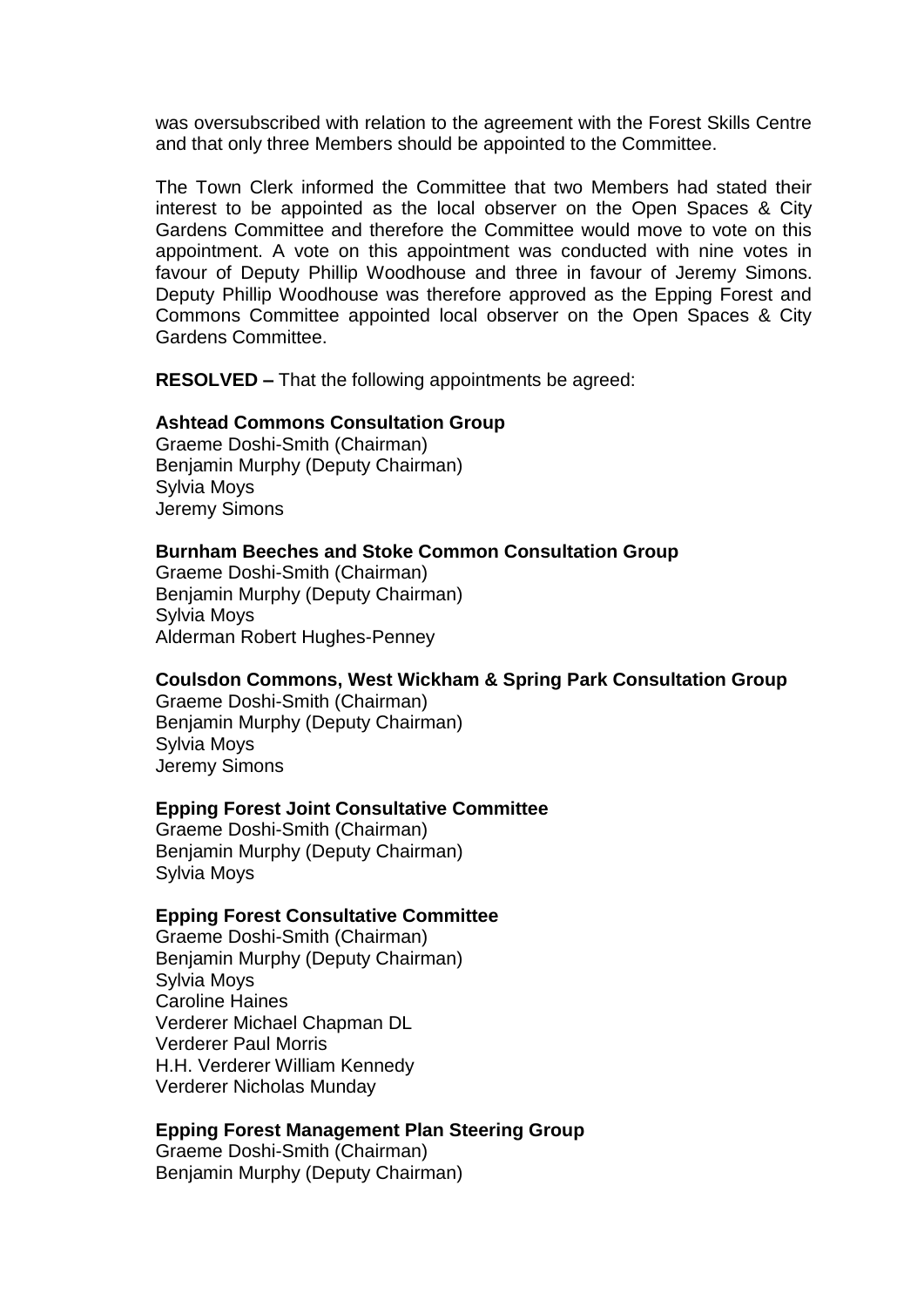Sylvia Moys Benjamin Murphy Verderer Michael Chapman DL Verderer Paul Morris H.H. Verderer William Kennedy Verderer Nicholas Munday

# **Open Spaces and City Gardens Committee Representative**

Deputy Phillip Woodhouse

### 8. **EPPING FOREST AND COMMONS COMMITTEE 2020 DATES**

The Committee received a report of the Town Clerk on the dates for 2020 relating to the Epping Forest and Commons Committee. The Town Clerk clarified that the next meeting of the Committee would be held on the  $16<sup>th</sup>$  of November and not the  $17<sup>th</sup>$  as had previously been listed.

**RESOLVED**- That the report be noted.

### 9. **SUPERINTENDENT'S UPDATE**

The Committee received a report of the Director of Open Spaces which provided a general update on issues across the nine sites within 'The Commons' division.

The Committee's Deputy Chairman and the Chairman of the Open Spaces & City Gardens Committee highlighted the contribution of car parking charges to funding the management of the open spaces noting the importance of this in the period of increased pressures on the management budgets. The Chairman commented that there would be a further discussion of ideas for increasing revenue later in the meeting. The Director of Open Spaces explained that proposals for car parking charges in Epping Forest would be considered at the November meeting of the Epping Forrest and Commons Committee.

**RESOLVED**- That the report be noted.

# 10. **DRAFT MINUTES OF THE MEETING OF THE BURNHAM BEECHES AND STOKE COMMON CONSULTATION GROUP 18TH AUGUST 2020**

The Committee received the draft minutes of the Burnham Beeches and Stoke Common Consultation Group meeting held on the 18<sup>th</sup> of August 2020. The Director of Open Spaces noted that it was a productive and well supported meeting which was particularly positive when considering the difficulties associated with remote committee meetings.

**RESOLVED**- That the draft minutes of the Burnham Beeches and Stoke Common Consultation Group meeting held on the 18th of August 2020 be noted.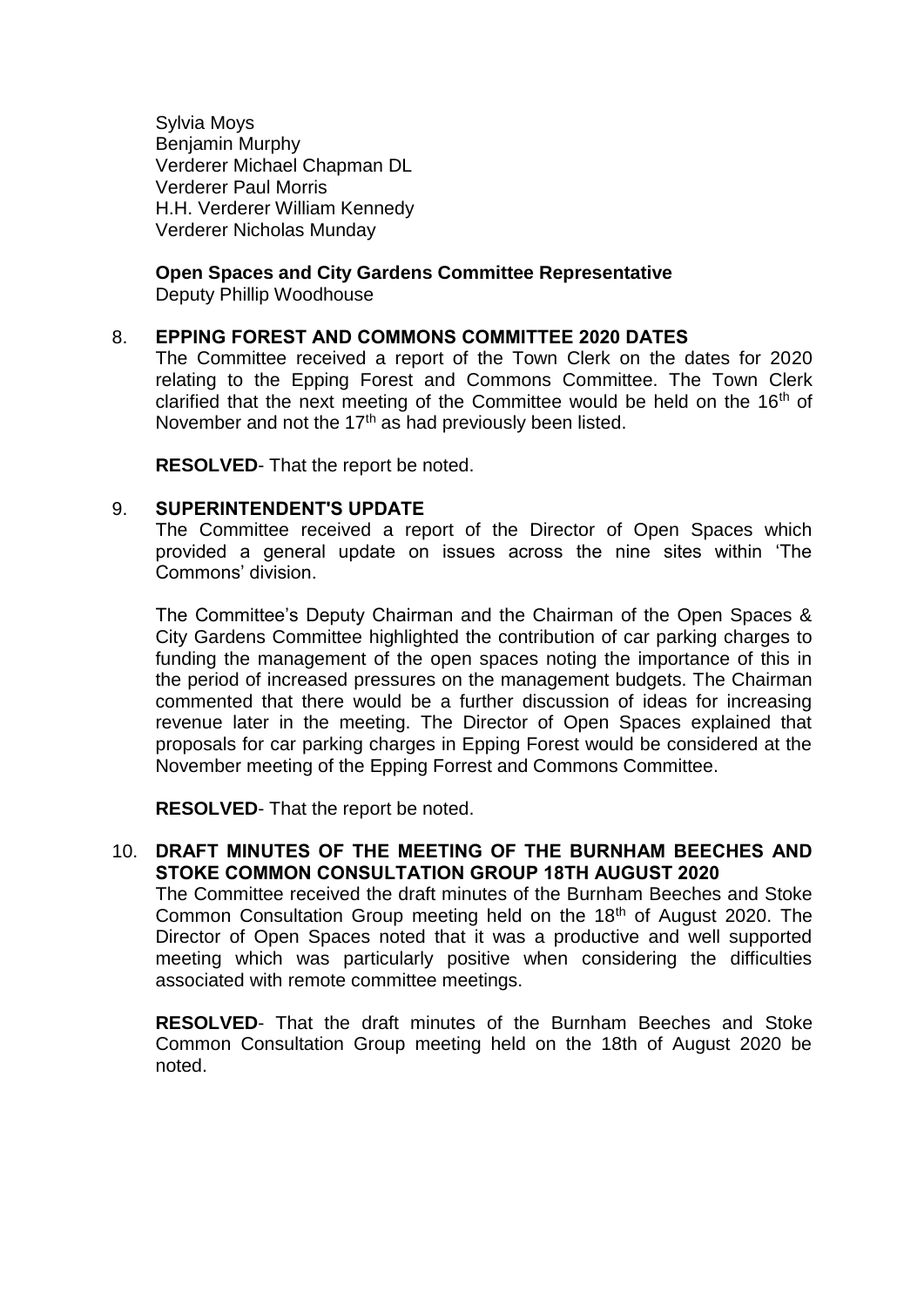# 11. **TIMETABLE UPDATE - PRODUCTION OF NEW MANAGEMENT PLANS AND ASSOCIATED PUBLIC CONSULTATION - KENLEY COMMON, COULSDON COMMON, RIDDLESDOWN AND FARTHING DOWNS/NEW HILL**

The Committee considered a report of the Director of the Open Spaces on the Timetable Update regarding the production of New Management Plans and Associated Public Consultation for Kenley Common, Coulsdon Common, Riddlesdown and Farthing Downs/New Hill. The Director of Open Spaces introduced the report and highlighted the key elements to Members.

**RESOLVED**- That the amended timetable for the production of the 10-year management plans for Kenley Common, Coulsdon Common, Riddlesdown and Farthing Downs/New Hill be approved.

# 12. **PROPOSAL TO EXTEND THE USE OF PUBLIC SPACES PROTECTION ORDERS AT BURNHAM BEECHES - OUTCOME OF THE PUBLIC CONSULTATION PROCESS**

The Committee considered a report of the Director of Open Spaces concerning the continued use of the five existing PSPOs (Public Safety Protection Orders) at Burnham Beeches and the outcome of the public consultation process. The report provided a summary of the key elements of the proposal and the previous actions taken on this project.

# **RESOLVED**- That: -

- I. Option 1, as explained in the report, to extend the effect of the existing PSPOs at Burnham Beeches for a further three years from 1<sup>st</sup> December 2020 be approved; and
- II. That the Comptroller and City Solicitor be authorised to make the replacement/extended Orders; and
- III. That authority be delegated to the Director of Open Spaces to authorise officers at Burnham Beeches to issue Fixed Penalty Notices in relation to Public Spaces Protection Orders; and
- IV. That the set the fixed penalty for breach of a Public Spaces Protection Orders at Burnham Beeches be approved at £80 with a reduction to £50 if paid within 10 days.

# 13. **SUPERINTENDENT'S UPDATE**

The Committee received a report of the Director of Open Spaces which provided a report summary of the Epping Forest Division's activities across July 2020. The Chairman commented on the work of Officers across an extremely busy summer period.

Replying to a query from a member of the Committee the Director of Open Spaces confirmed that the engineer's report on the Wanstead Park reservoirs had been completed and would be incorporated into a report Committee for consideration at the November meeting. Responding to a further comment, the Director of Open Spaces confirmed that the Dams in question were regularly inspected by Officers including the water levels.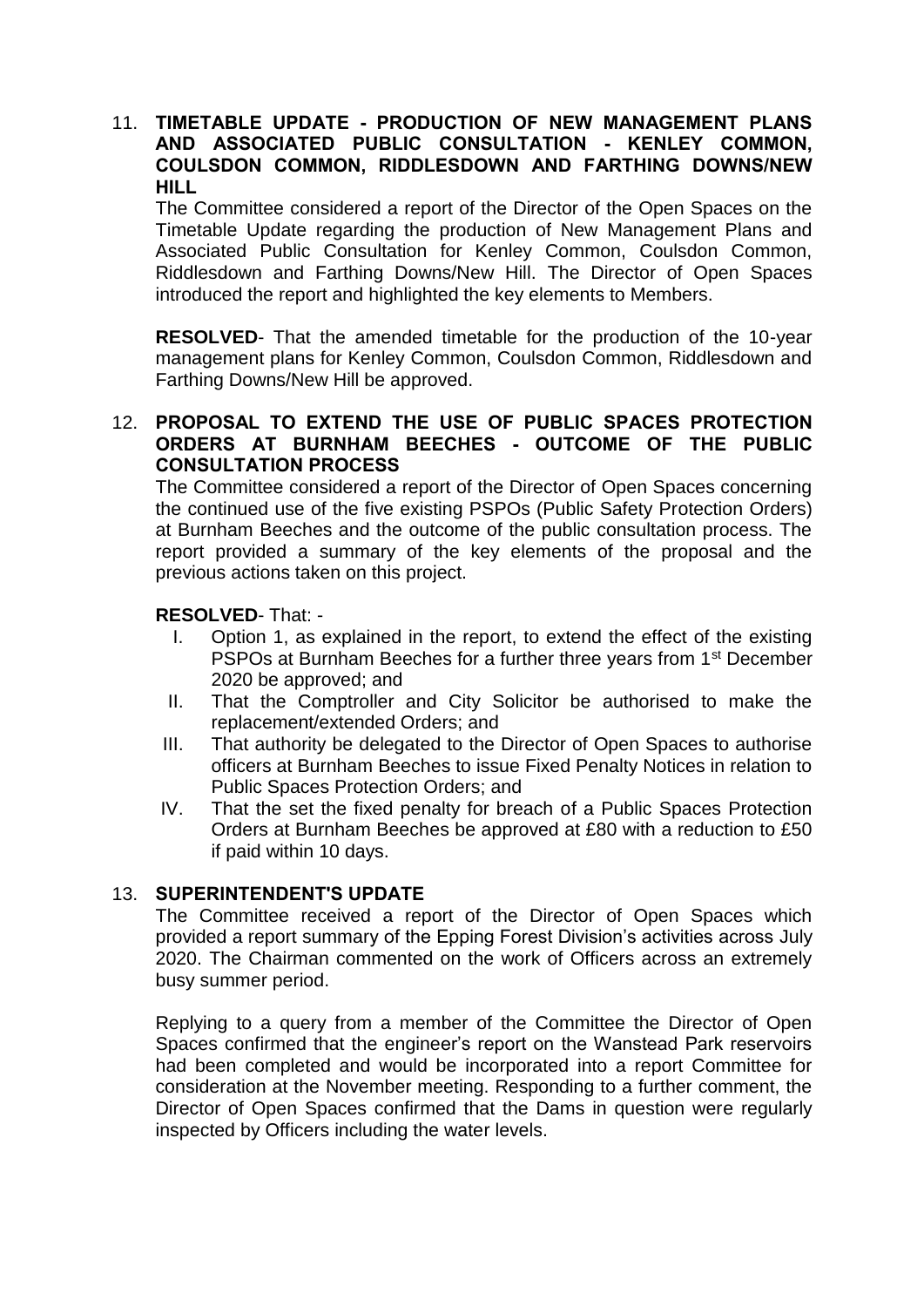Responding to a query from the Deputy Chairman the Director of Open Spaces explained the City of London Corporation's policy with regard to rough sleepers in Epping Forest noting the Corporation's adherence to the 'No Second Night Policy' and the cooperation with relevant local authorities to assist rough sleepers.

The Chairman of Open Spaces and City Gardens Committee referenced a recent publication on the voltage shocks to cattle in invisible fencing and requested further information on the use of electric collars in the management of the cattle in Epping Forest. The Director of Open Spaces explained that the shocks to cattle in the invisible fencing system were less than the equivalent from physical fences and observed that, as an audio warning precedes the shock administered, cattle quickly learn to avoid these prohibited areas and therefore rarely experienced any shock. In addition, the Director of Open Spaces explained that the invisible fence system could not be extended to deer in the Forest and these were wild animals.

The Director of Open Spaces explained that the Deer Strategy was due to be completed and ready for the Committee's consideration at the meeting in November. In addition, it was confirmed that the Cooped Hall management plan, which was also due to Committee consideration, would look at the management of the reservoir present at the site.

**RESOLVED**- That the report be noted.

14. **DRAFT MINUTES OF THE EPPING FOREST CONSULTATIVE COMMITTEE** The Committee received the draft minutes of the Epping Forest Consultative Committee held on the 24th of June 2020.

**RESOLVED**- That the draft minutes of the Epping Forest Consultative Committee held on the 24th of June 2020 be noted.

# 15. **QUESTIONS ON MATTERS RELATING TO THE WORK OF THE COMMITTEE**

A member of the Committee commented on the issue of maintaining swan nesting sites within Epping Forest and expressed that something needed to be done to resolve these issues. The Director of Open Spaces explained that combating these issues would likely be an expensive undertaking. The Committee discussed the possibility of involving volunteers and the Vintners Livery Company in this process.

It was noted by a member of a Committee that the increased visitor numbers had demonstrated that the communication, including signage and the City of London Corporation open spaces website, were not working in an optimal manner. The Chairman noted that there was a balance to be reached between maintaining aesthetic quality of the Forest and providing appropriate signage. In addition, the Chairman commented that the City of Corporation's open spaces website was not of the quality required and suggested that this matter be escalated by Officers.